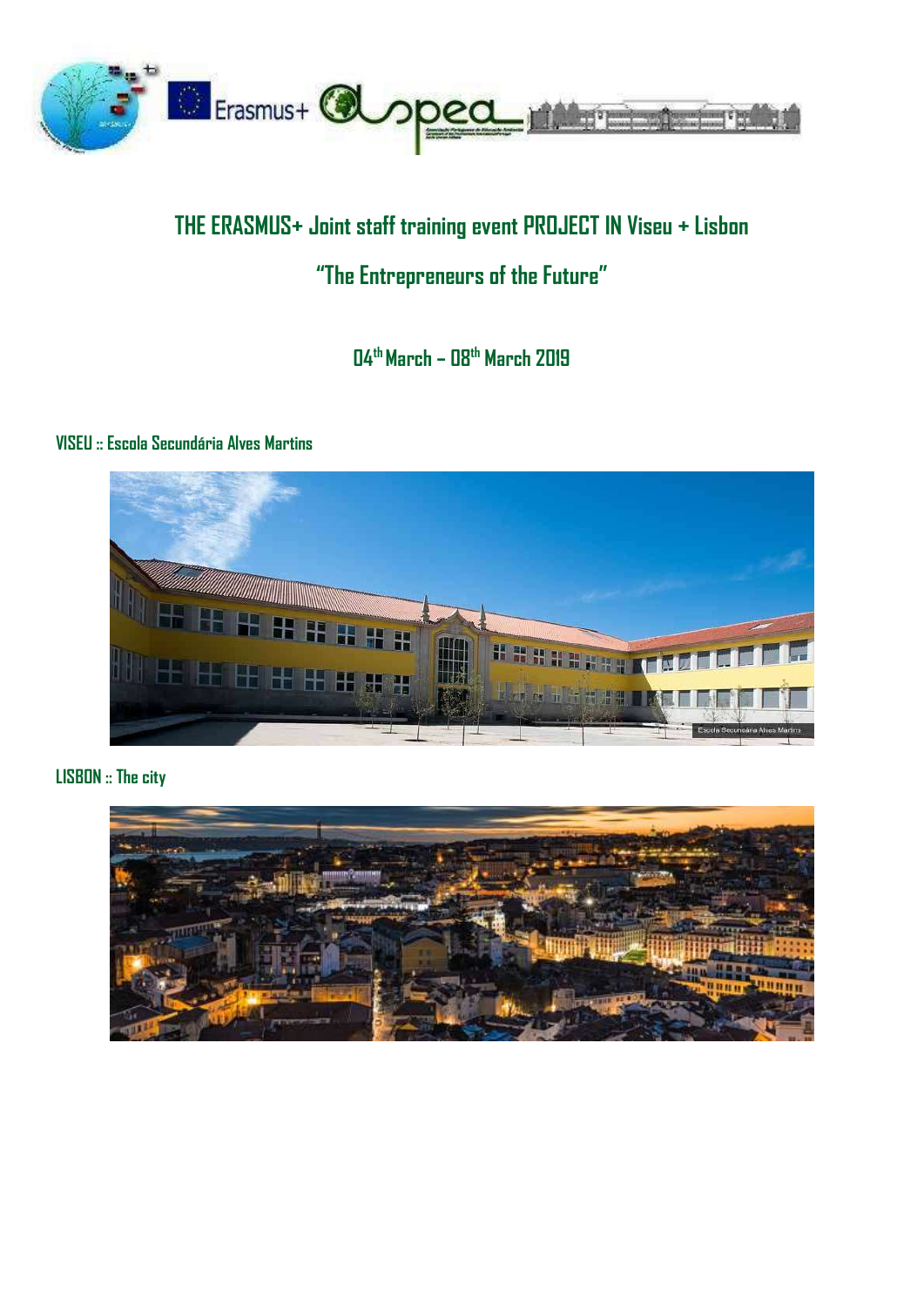

# 04.03.2019 - VISEU

**09H30-10H00 RECEPTION AT ALVES MARTINS SECONDARY SCHOOL (ESAM)**

**The students welcome the partners with songs and poems**



**10H00-12H30 COMMUNICATIONS: PRESENTATION OF THE SCHOOL'S ACTIONS:**

- **ENVIRONMENTAL ENTREPRENEURSHIP PROJECTS AT ESAM**
- **"ENTREPRENEURSHIP IN SCHOOLS" A PROJECT BY CIM VISEU DÃO LAFÕES**

#### **Presentation of the school's history and developing Environmental Entrepreneurship Projects**



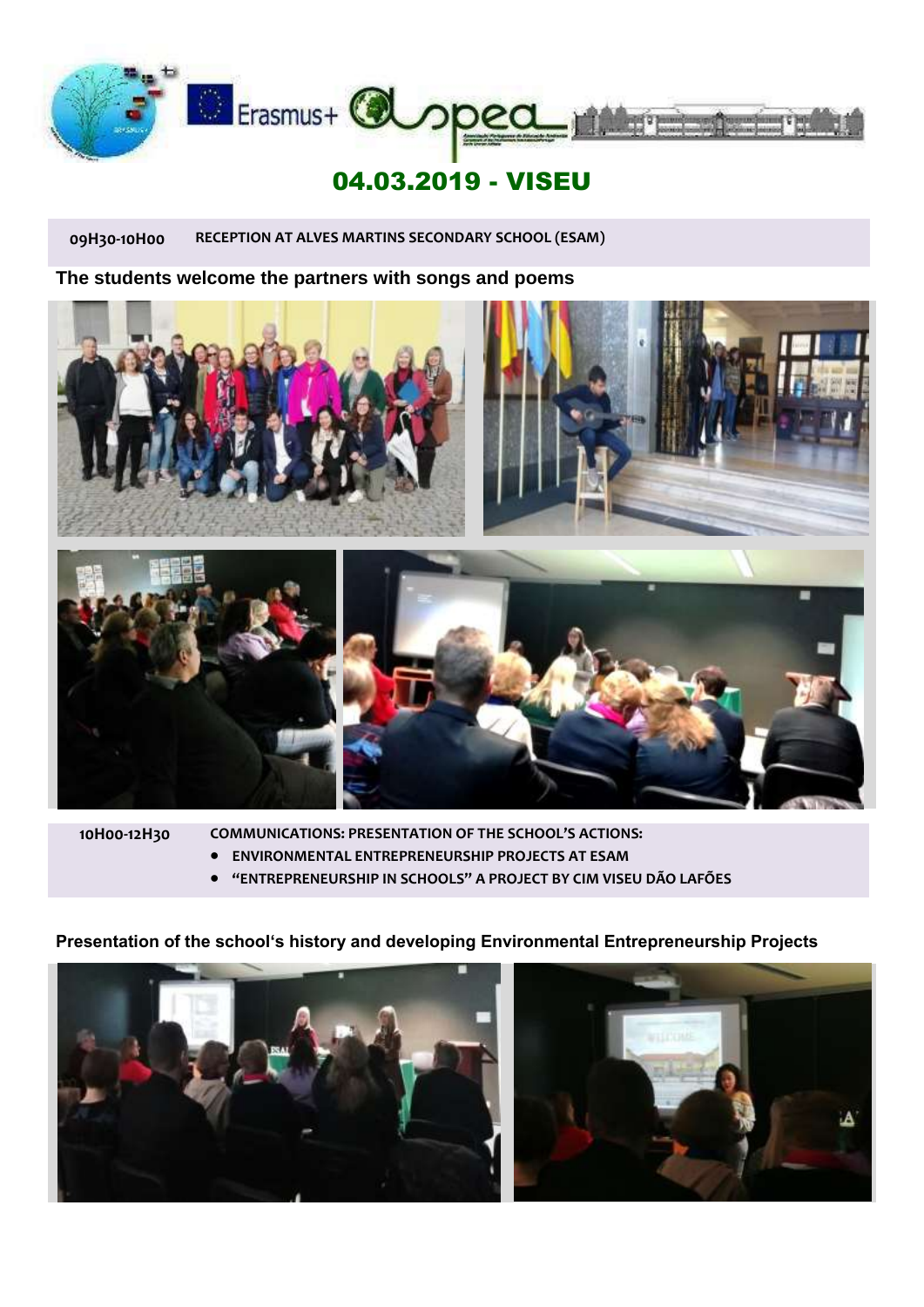

#### **"Entrepreneurship in Schools" Guided tour through the school** A project by CIM Viseu Dão Lafões **By the project's students**



**14h00-15h00 RECEPTION AT VISEU'S CITY HALL COMMUNICATION:**

**• THE MUNICIPALITY'S GREEN ENTREPRENEURSHIP - PRESENTATION OF THE MUNICIPALITY'S ACTIONS** 



**Communication: The municipality's green entrepreneurship - presentation of the municipality's actions**

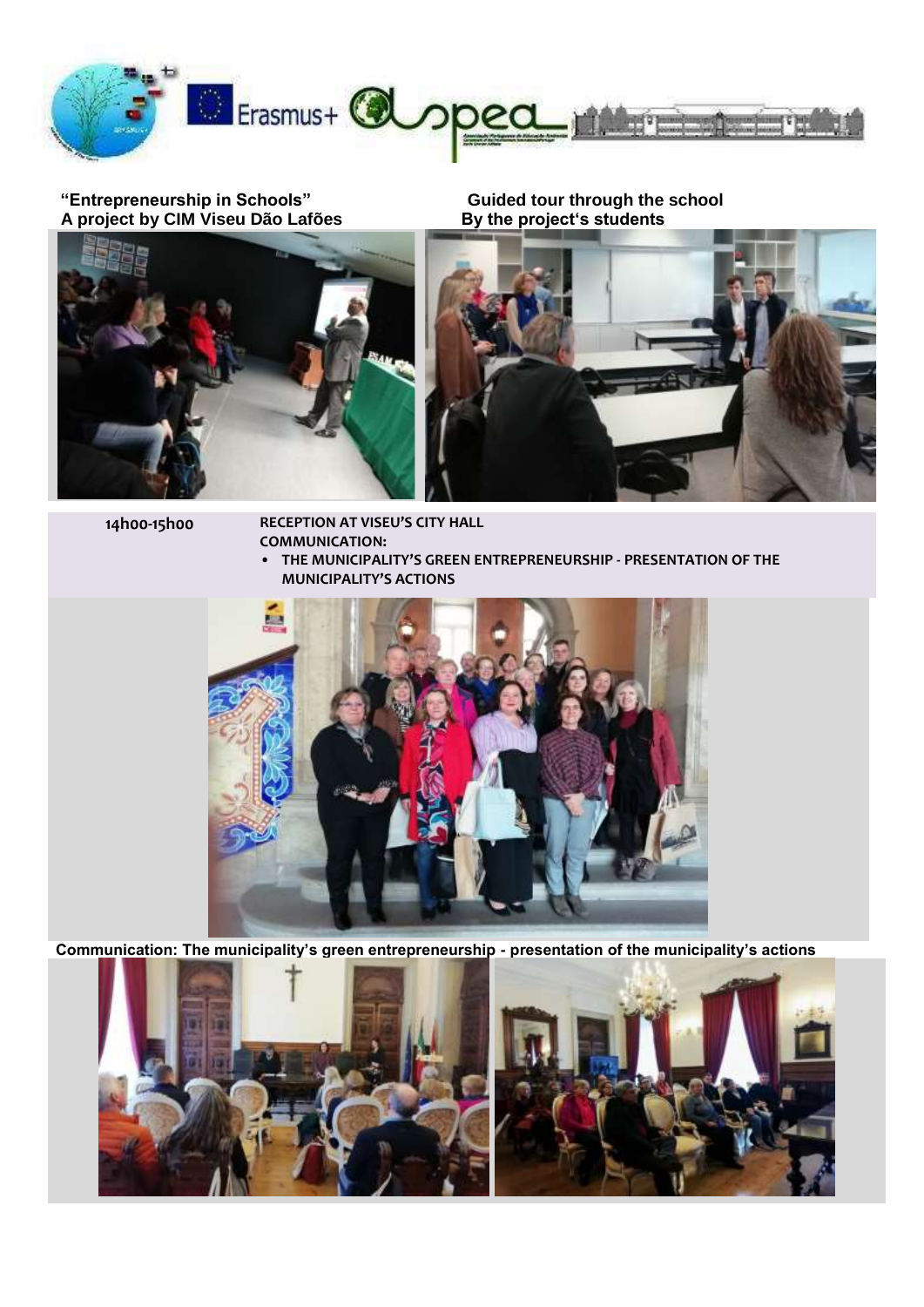

**15h00-17h00 LESSON ON THE HISTORY AND TRADITION OF THE CITY – GUIDED VISIT OF THE GRÃO VASCO MUSEUM** 



#### **17H15-19H00 WORK SESSION AT MARIANA SEIXAS PROFESSIONAL SCHOOL PRESENTATION OF YOUNG ENTREPRENEURS' PROJECTS**

### **"Smart Gear" (smart waistcoat for firemen); "Solar Tricycle"**

 $\begin{array}{c} \circ \\ \circ \circ \end{array}$ 



**19H30-21H00 DINNER AT AND BY MARIANA SEIXAS PROFESSIONAL SCHOOL**

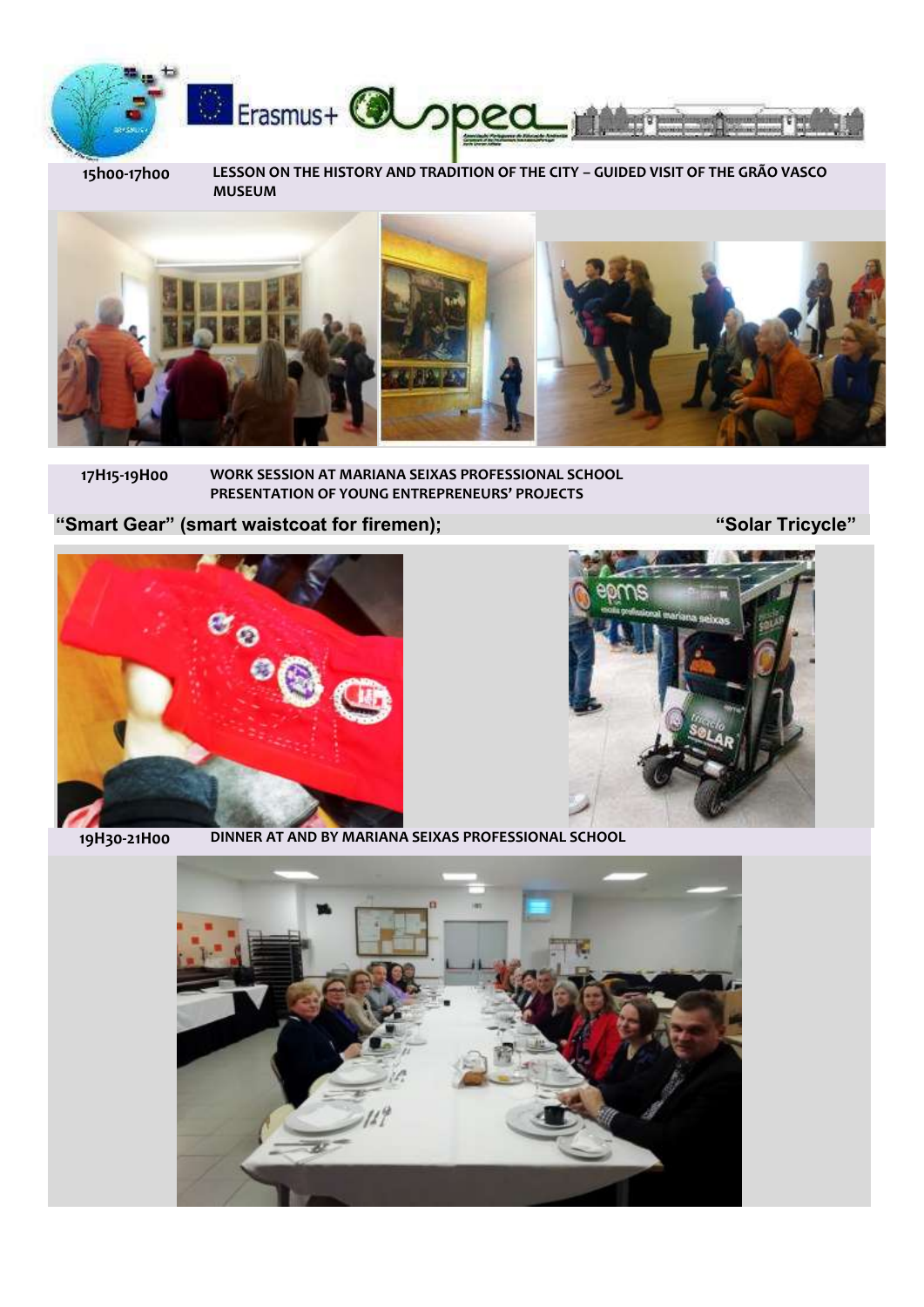

## 05.03.2019 - VISEU

**09h30-11h00 STATE OF THE ART OF THE PROJECT:**

**PRESENTATION OF A COMPARATIVE STUDY ON ENTREPRENEURIAL EDUCATION (4 COUNTRIES / 20 MINUTES EACH) – SESSION I**

#### **Presentation of a comparative study on entrepreneurial education**



**11h15-13h00 A LECTURE ON SUSTAINABLE DEVELOPMENT OF THE COMPANY IN THE FIELD OF WINE PRODUCTION ON THE EXAMPLE QUINTA PEDRA CANCELA**

> **PEDRA CANCELA – PRESENTATION OF ITS WINE TOURISM PROJECT – AN EXAMPLE OF ENTREPRENEURSHIP AND LOCAL DEVELOPMENT**



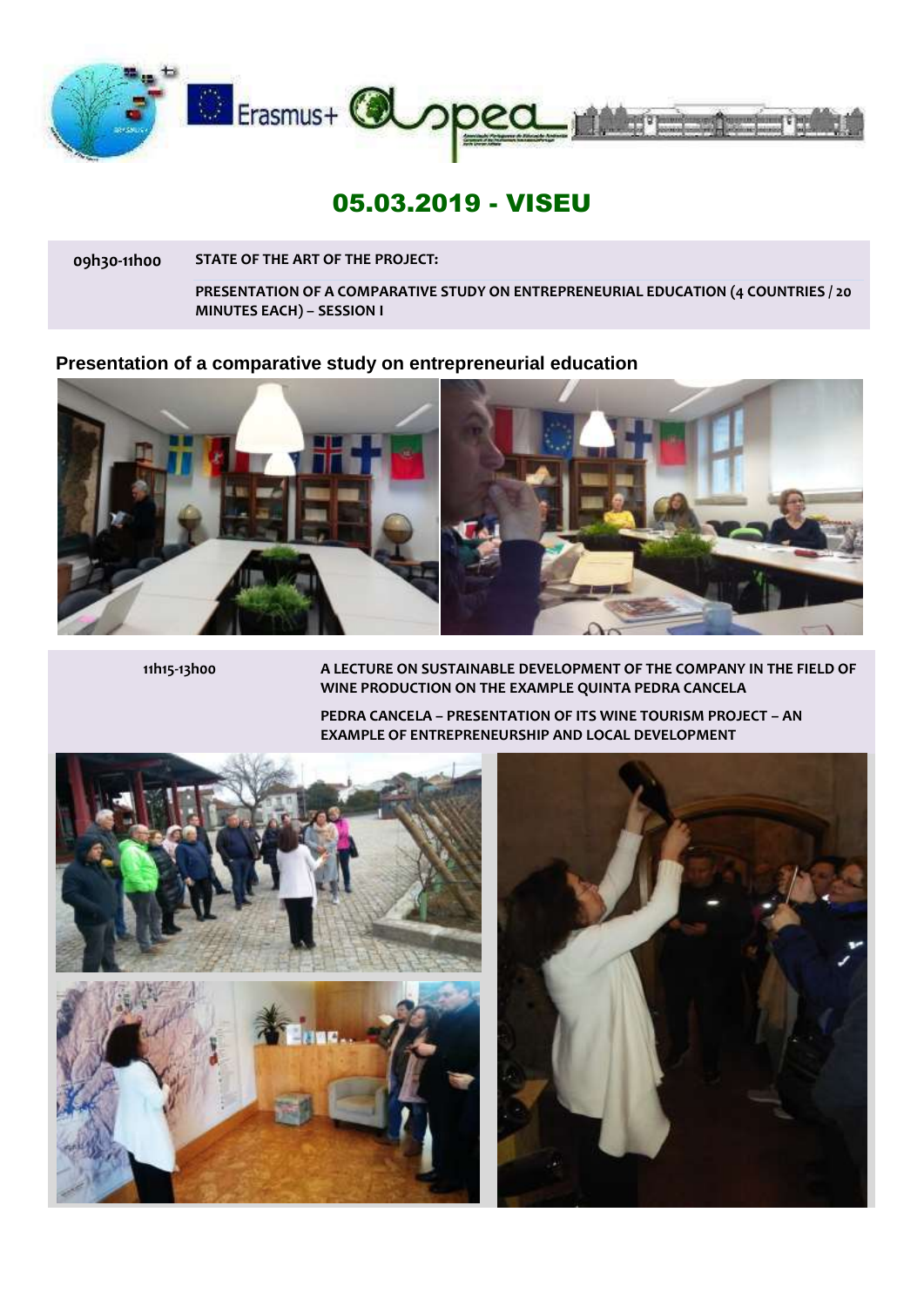

**14h30-17h00 TRADITION AND CULTURE IN ENTREPRENEURSHIP: CARNIVAL FESTIVITIES UNIQUE IN THE COUNTRY** 

**YOUNG ENTREPRENEURSHIP: PARTICIPATION IN THE REHABILITATION PLAN OF CASA DO PASSAL, HOME OF THE FAMOUS CONSUL ARISTIDES DE SOUSA MENDES**

#### **Carnival festivities unique in the country**





**Rehabilitation Plan of Casa do Passal**